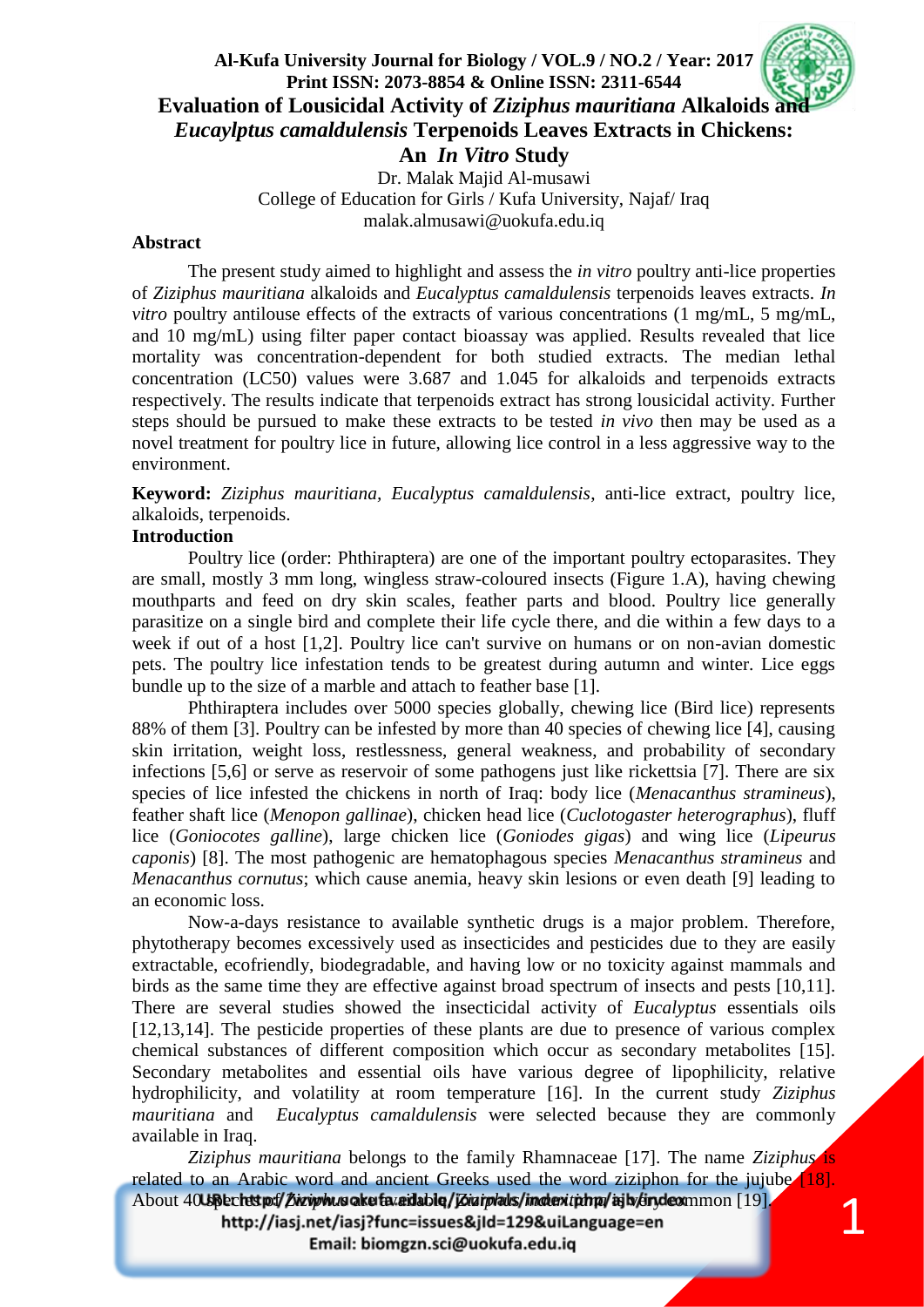

Also *Eucalyptus* (family Myrtaceae), represented by over 700 species distri throughout the world. In fact, *Eucalyptus* oil has been known for hundreds of years as antibacterial, antifungal and antiseptic in nature and it ranks top in quality and has advantages over essential oil from other tree crops [20]. The composition of *Eucalyptus* essential oils is very dissimilar, so their properties are extremely diverse even conflicting [21].

As known, synthesis of secondary metabolites in plants is determined by certain genetic characteristics (genotype) of the plant, physiological conditions, as well as edaphoclimatic factors. Thus, the chemical composition of plant extracts varies according to the plant origin [22,23], as well as cultivation of plant materials for extraction may imply fluctuation of the results [24].

Relatively, few studies were done on poultry lice available in Middle East [25]. To the best of our knowledge the poultry anti-lice activity of *Ziziphus mauritiana* alkaloids and *Eucalyptus* terpenoids of leaves extracts has not been investigated yet. Therefore, this study aimed to evaluate the possible *in vitro* poultry anti-lice properties of these secondary metabolites.

### **Materials & Methods**

**Collection of lice.** Poultry lice were collected from naturally infested chickens taken from Najaf bird market. Identification of the lice was done by using insect identification keys [26,27,28]. Lice were collected from the predilection sites of the animals by blunt pointed forceps to avoid any harm to lice and host. Adult lice were examined for activity and morphological integrity under the dissecting microscope, the damaged ones were discarded. Institutional ethical and animal care guidelines were applied during sampling.

**Collection of plant samples.** *Ziziphus mauritiana* (Rhamnaceae) and *Eucalyptus camaldulensis* (Myrtaceae) fresh leaves were collected from Najaf governorate/ Iraq in October 2016. The samples were positively identified in the herbarium of college of Education for Girls. In the lab, leaves samples were properly washed with distilled water, then were shed dried at room temperature for several days. The plant samples were ground using blender to obtain leaves powder then stored in refrigerator at 4° C till used.

### **Phytochemical Screening**

**Alkaloids test.** Alkaloids were identified by using Dragendroff's reagent. (0.5) mL of *Ziziphus* aqueous extract in a test tube, equal volume of the reagent were added; appearance of orange precipitate was taken as positive result for presence of alkaloids [29].

**Terpenoids test.** Two mL of the extract of *Eucalyptus* were mixed with 2 mL of chloroform and 3 mL of concentrated sulfuric acid then heated for about 2 minutes. Grayish colour indicates to the presence of terpenoids [29].

#### **Extraction**

**Extraction of crude alkaloids**. Ten grams of *Ziziphus* powder were extracted in soxhlet extractor with 200 mL of 95% ethanol for 24 hours then extract was dried by rotary evaporator. Dried material then was dissolved in 5 mL of ethanol, then 30 mL of 20% sulfuric acid were added to the alcoholic extract, rotary evaporator was used again, then little amount of 10% ammonium hydroxide were added to the residual acid solution till pH was equal to 9. Then this solution was extracted by separating funnel further four times with 10 mL of chloroform. The yield of chloroformic extract (inferior layer) was added to 10 grams of anhydrous sodium sulfate for demoisturizing. Finally, extract was filtered then re-evaporated using rotary evaporator again. Alkaloids were collected and kept at -20° C till used [30]. The extraction was repeated to obtain enough alkaloids.

**Extraction of crude terpenoids**. Twenty grams of dry weight of *Eucalyptus* were added to soxhlet extractor with 200 mL of chloroform as a solvent, for 24 hours at 40° C. Chloroform was evaporated by rotary evaporator, the extract was collected and kept at -20° C till used [31]. The extraction was repeated to obtain enough terpenoids.

2 **Preparation of test concentrations.** Three concentrations for alkaloids and terpenoids **were** prepared soparately. One gram affaced extract mass dissolved in 10 mL of dimethyl sulfoxide

http://iasj.net/iasj?func=issues&jld=129&uiLanguage=en

Email: biomgzn.sci@uokufa.edu.iq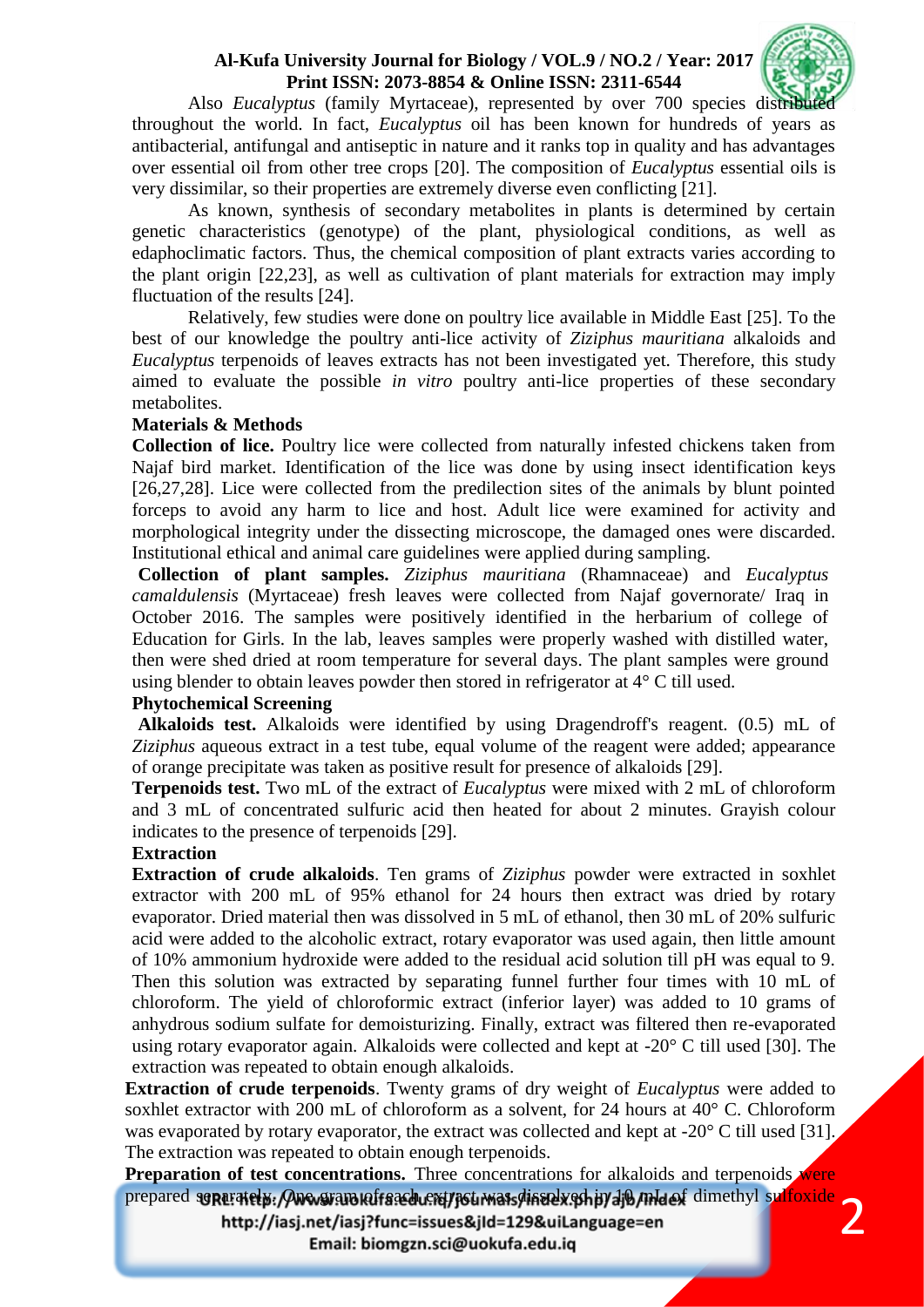

(DMSO), then the volume was completed to 100 mL by adding distilled water and  $0.2$  m tween-20 to prepare 10mg/mL stock solution. Two diluent concentrations (5, 1) mg/mL were prepared according to the equation (N1V1=N2V2). Control treatment was prepared from 10 mL of DMSO and 90 mL of distilled water and 0.2 mL of tween-20.

*In vitro* **filter paper bioassay of lousicidal activity**. Lice were divided into groups and were distributed in Petri dishes (6 cm in diameter) lined with Whatman no. 1 filter paper. Three mL of each concentration of extracts were pipetted onto individual filter papers. Filter paper contact bioassay method was used to evaluate the toxicity of different concentrations of present extracts [32]. The experiment was carried out in triplicate, six lice/ replicate (total n=18 for each concentration of the extract). Lice were incubated at 25° C in darkness. Adult mortality were noticed every 5 minutes for 120 minutes by dissecting microscope. The lice were regularly stimulated with a needle to determine their viability, lice showing no movement and complete absence of any vital signs were considered dead [33].

**Statistical analysis.** All experiments were performed in triplicate. Significant differences among the concentrations and the lethal time for each concentration were analyzed by least significance difference (LSD). Significant differences between the extracts were analyzed by T-test. Median lethal concentration (LC50) were calculated by Probit regression analysis. The results were represented as mean± standard deviation (SD). *p*-value < 0.05 was considered significant.

### **Results & Discussion**

Biological control means destruction or elimination of pest or unwanted populations by natural means; phytotherapy represents one of them. The present study focuses on lousicidal effect of alkaloids of *Ziziphus*, and terpenoids of *Eucalyptus* extracts. To our knowledge the lousicidal effects of these extracts has not been previously reported on poultry.

The chicken louse *Menacanthus stramineus* under the dissecting microscope (40x) shown in Figure (1.A). Large amount of lice on the feathers of infested chicken during sampling (Fig.1.B). Filter paper contact bioassay to assess the toxicity of extracts (Fig.1.C). Finally, the two dried extracts, alkaloids of *Ziziphus*, and terpenoids of *Eucalyptus* (Fig.1.D).

The current study appeared that *Eucalyptus* terpenoids extracts caused higher lice mortality than *Ziziphus* alkaloids extracts for all concentrations as shown in Table (1). The statistical analysis observed that the concentration 10 mg/mL was significantly different for both extracts ( $p$ < 0.05). The higher extract concentration, the better mean mortality of lice. Also, terpenoids revealed significant differences at the concentrations (1 and 5) mg/mL as shown in Table (1).

Terpenoids extract of *Eucalyptus* revealed higher mortality rates in all concentrations. This result was in agreement with the data noticed by [34] that proved pediculocidal activity of *Eucalyptus* essential oils. Terpenes of *Eucalyptus* showed to be effective against head lice [35]. Monoterpenes (1,8-Cineole and α-Pinene) were the most effective essential oils of *Eucalyptus globulus* against head lice [36]. *Eucalyptus spp* have been shown to release large amounts of terpenes into the atmosphere [37], some of these terpenes are insects repelling, for example, 1,8-cineole, α-terpineol and bicyclogermacrene [38]. Limonene demonstrated insecticidal activity in a mechanical way by penetrating the cuticle of the insect, by respiration, and through the digestive system [39]. Their low molecular weight can pass through the cuticle of louse up to the trachea causing the death by suffocation [16].

3 Other *Eucalyptus* terpenoids were Vinidiflorol and α-Penine, which have certain characteristics to be used as insecticides [40], these compounds prevent transmitting of nervous impulses in adults beetles *Callosobruchus maculatus* by inhibition of acetyl choline hydrolysis [41]. As suggested by [42], the mode of delivery of the essential oils and compounds was likely by vapor mode via respiratory system or spiracles blocking. Other study showed that fumigation tests of some monoterpenoids against female lice were more effective un clased cups than in repeating to indicating the banging days e action [36]. The

http://iasj.net/iasj?func=issues&jld=129&uiLanguage=en

Email: biomgzn.sci@uokufa.edu.iq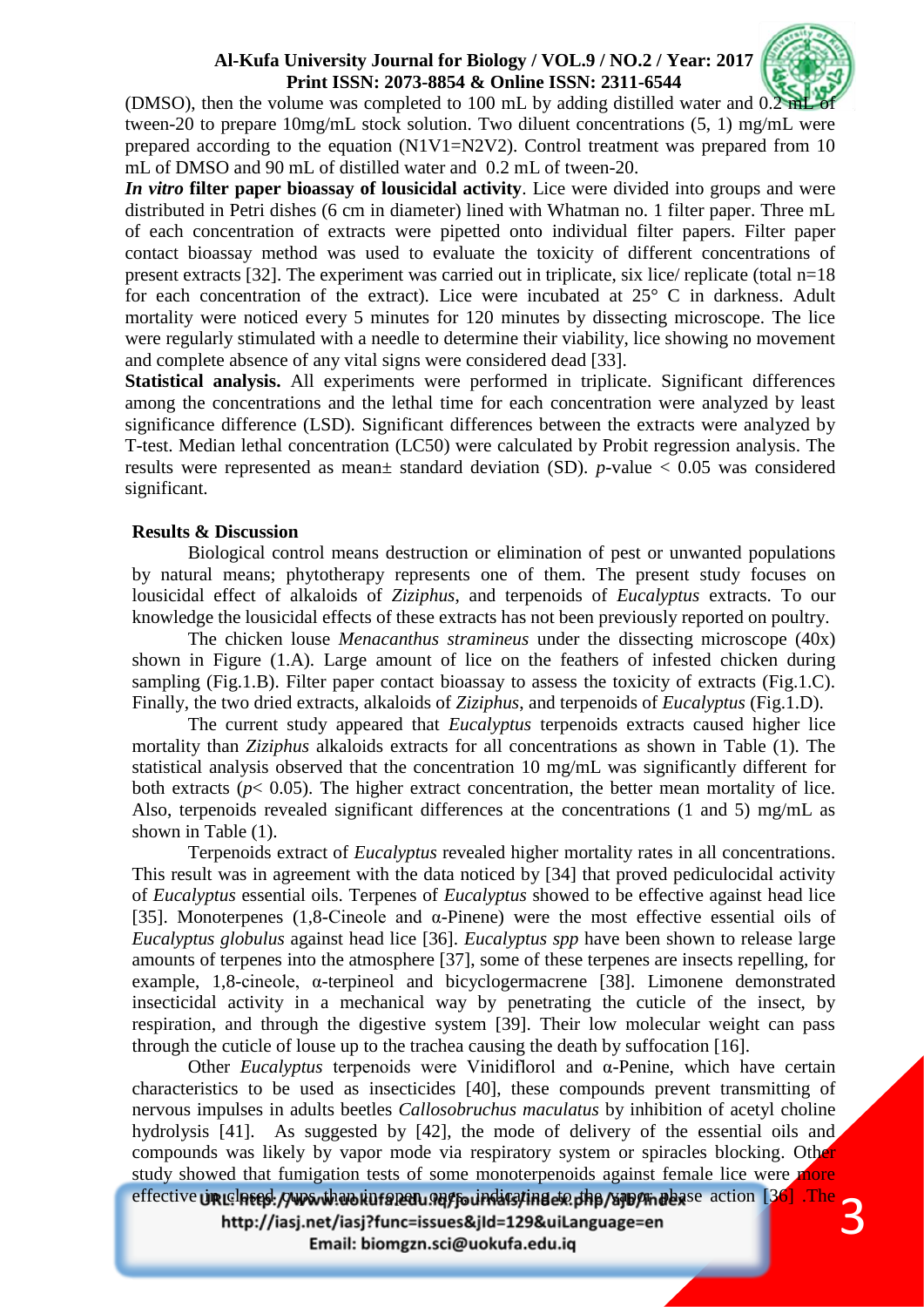

4

cytotoxic activity of terpenoids is due to the containment of phenols, aldehydes and ale in their structure [43]. In many cases, terpenoids have been shown to act synergistically to get the overall pesticidal effect [44].

The lipophilicity of the products and the rate of diffusion through the cuticle are important factors which could affect the contact toxicity results [45,46]. The density and the molecular structure also affect the penetration rate. Essential oils with higher densities are generally more toxic than those with low densities [47]. Also, degradation of the essential oils component, movement of the compound to target site, and the ability of the insect to excrete the compound [48]; all these factors may cause the insecticidal effect.

Alkaloids display antiparasitic and antimicrobial properties. Recent research has proven that they are not toxic to the organisms that produce them, but toxic toward foreign organisms or cells and it is selective. Alkaloids can alter DNA, selectively deform cells [49]. More than 100 cyclopeptide alkaloids have been isolated from various plants of the genus *ziziphus* [50]. The cyclopeptide alkaloids of *Ziziphus* showed antibacterial and antifungal activity [51]. Phyto-chemically, six alkaloid compounds were demonstrated in *Ziziphus mauritiana*. The highest concentration was Iusiphine followed by Coclaurine [52]. These two compounds may be mainly responsible for the lice mortality in the present study.

Lethal time for the each concentration of the applied extracts significantly differed. In control group, the lice still alive even after the 120 min treatment period. The highest concentration of both extracts (10 mg/mL) demonstrated strong lice toxicity, and its activity tended to be time-dependent (Table 2). With regard to the concentration-response data, the median lethal concentration values (LC50) were 3.687 and 1.045 of alkaloid and terpenoid extracts respectively (Table 3). This observation indicates that terpenoid extract is more effective than alkaloid extract against poultry lice.



**Figure 1.** *Menacanthus stramineus* **40x (A). Lice infestation in a chicken (B). Filter paper contact bioassay(C). Dried crude extracts:1-alkaloids of** *Ziziphus* **2 terpenoids of** *Eucalyptus***.**

URL: http://www.uokufa.edu.iq/journals/index.php/ajb/index http://iasj.net/iasj?func=issues&jId=129&uiLanguage=en Email: biomgzn.sci@uokufa.edu.iq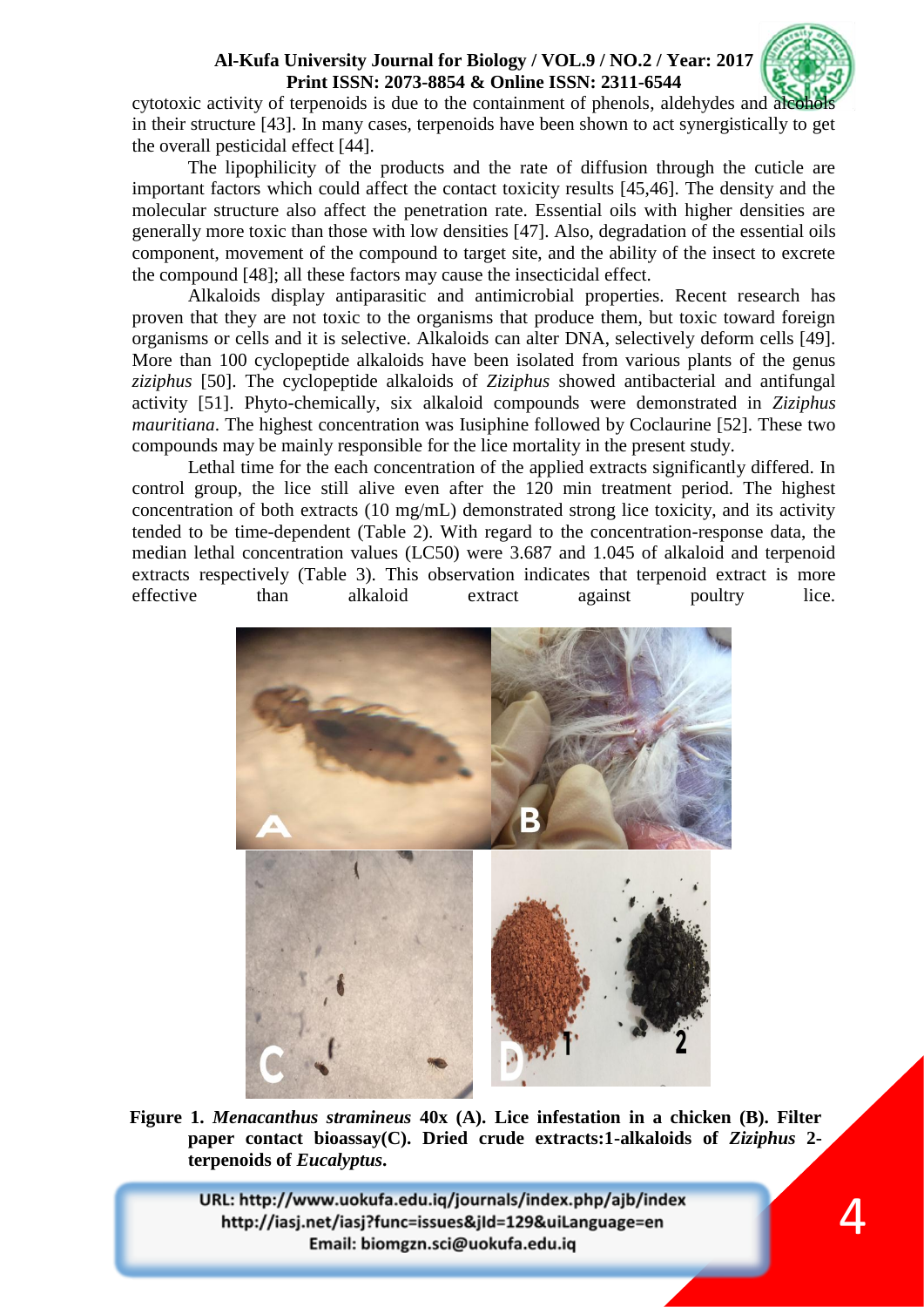

| Table 1. Poultry lousicidal activity of Ziziphus alkaloids and Eucalyptus terpenoids |  |
|--------------------------------------------------------------------------------------|--|
| extracts in vitro                                                                    |  |

| exu acıs <i>ın vulu</i> |                                       |                 |               |  |
|-------------------------|---------------------------------------|-----------------|---------------|--|
| <b>Concentration</b>    | <b>Alkaloids</b><br><b>Terpenoids</b> |                 | <b>T-test</b> |  |
| mg/mL                   | Mortality, mean ± SD                  |                 |               |  |
| <b>Control</b>          | $0.0 + 0.0$                           | $0.0 + 0.0$     |               |  |
|                         | $1.67 \pm 1.25$                       | $3.0 \pm 0.82$  | $1.98*$       |  |
|                         | $3.0 + 0.0$                           | $4.67 \pm 0.94$ | $2.2*$        |  |
| 10                      | $4.33 \pm 0.47$                       | $5.33 \pm 1.89$ | 1.1           |  |
| <b>LSD</b>              | $1.6^*$                               | $2.8*$          |               |  |

 $*$ Indicates a significant difference

**Table 2. Lethal time of poultry lice treated with** *Ziziphus* **alkaloids and** *Eucalyptus*  **terpenoids extracts** *in vitro*

| <b>Concentr</b> | <b>Alkaloids</b>  |                                        |                    | <b>Terpenoids</b>      |                                               |                             |                        |                                            |
|-----------------|-------------------|----------------------------------------|--------------------|------------------------|-----------------------------------------------|-----------------------------|------------------------|--------------------------------------------|
| ation<br>mg/mL  | Lethal time, min  |                                        |                    |                        |                                               |                             |                        |                                            |
|                 | 15                | 30                                     | 60                 | 120                    | 15                                            | 30                          | 60                     | 120                                        |
| <b>Control</b>  | 0.010             | 0.010                                  | 0.0101             | $\mathbf{0}_{\pm 0.0}$ | $0\pm 0.$<br>$\bf{0}$                         | $\mathbf{0}_{\pm 0}$ .<br>0 | $\mathbf{0}_{\pm 0.0}$ | $\mathbf{0}_{\pm 0}$ .<br>$\boldsymbol{0}$ |
| $\mathbf{1}$    | 0.010             | $0.67 +$<br>0.47                       | $0.67 + 0$<br>.94  | $0.33+$<br>0.47        | $\boldsymbol{0}$ .<br>67 <sub>±</sub><br>0.47 | 1.33<br>$\pm 0.$<br>94      | 0.67<br>$\pm 0.$<br>47 | $\mathbf{0}$ .<br>$33_{\pm}$<br>0.47       |
| 5               | 0.33<br>0.47<br>士 | $1.0\pm0$<br>$\boldsymbol{.0}$         | 0.67<br>$\pm 0.47$ | 1.0<br>$\pm 0.0$       | 0.67<br>士<br>0.94                             | 1.33<br>士<br>1.25           | $1.67 \pm$<br>1.25     | $1.0\pm$<br>0.82                           |
| 10              | $0.67 + 0$<br>.47 | $1.0\pm0$<br>.82                       | $1.33 + 0$<br>.94  | $1.33 + 0$<br>.47      | 0.67<br>土<br>0.47                             | $1.0\pm$<br>0.0             | $1.67 +$<br>1.70       | $2.0 \pm$<br>0.0                           |
| <b>LSD</b>      | $0.29*$           | $0.33*$<br>$\mathcal{P} = \mathcal{P}$ | $0.46*$            | $0.7^*$                | $0.25*$                                       | $0.33*$                     | $0.8*$                 | $1.33*$                                    |

Numbers represent mean $\pm$  SD.  $*$  Indicates a significant difference.

**Table 3. Probit analysis of the toxicity (LC50) of the** *Ziziphus* **alkaloids and** *Eucalyptus* **terpenoids extracts** *in vitro***.**

| <b>Extract</b>    | LC50 <sup>a</sup> | <b>Regression equation</b> | <b>Slope</b> | Pearson- $\gamma^2$ |
|-------------------|-------------------|----------------------------|--------------|---------------------|
| <b>Alkaloids</b>  | 3.687             | $y=0.8482x - 3.6745$       | 1.119        | $1.6^*$             |
| <b>Terpenoids</b> | 1.045             | $y=0.8292x-4.128$          | 1.198        | $1.9*$              |

<sup>a</sup> Median lethal concentration.  $\dagger$  Slope of the regression lines.  $*$  Indicates a significant difference.

### **Conclusions and Recommendations**

 *Eucalyptus camaldulensis* terpenoids and *Ziziphus mauritiana* alkaloids showed potential Ukushatdal / vactivityok *dita: et* with journal diffede is pharpenonidate was more effective 5 http://iasj.net/iasj?func=issues&jId=129&uiLanguage=en Email: biomgzn.sci@uokufa.edu.iq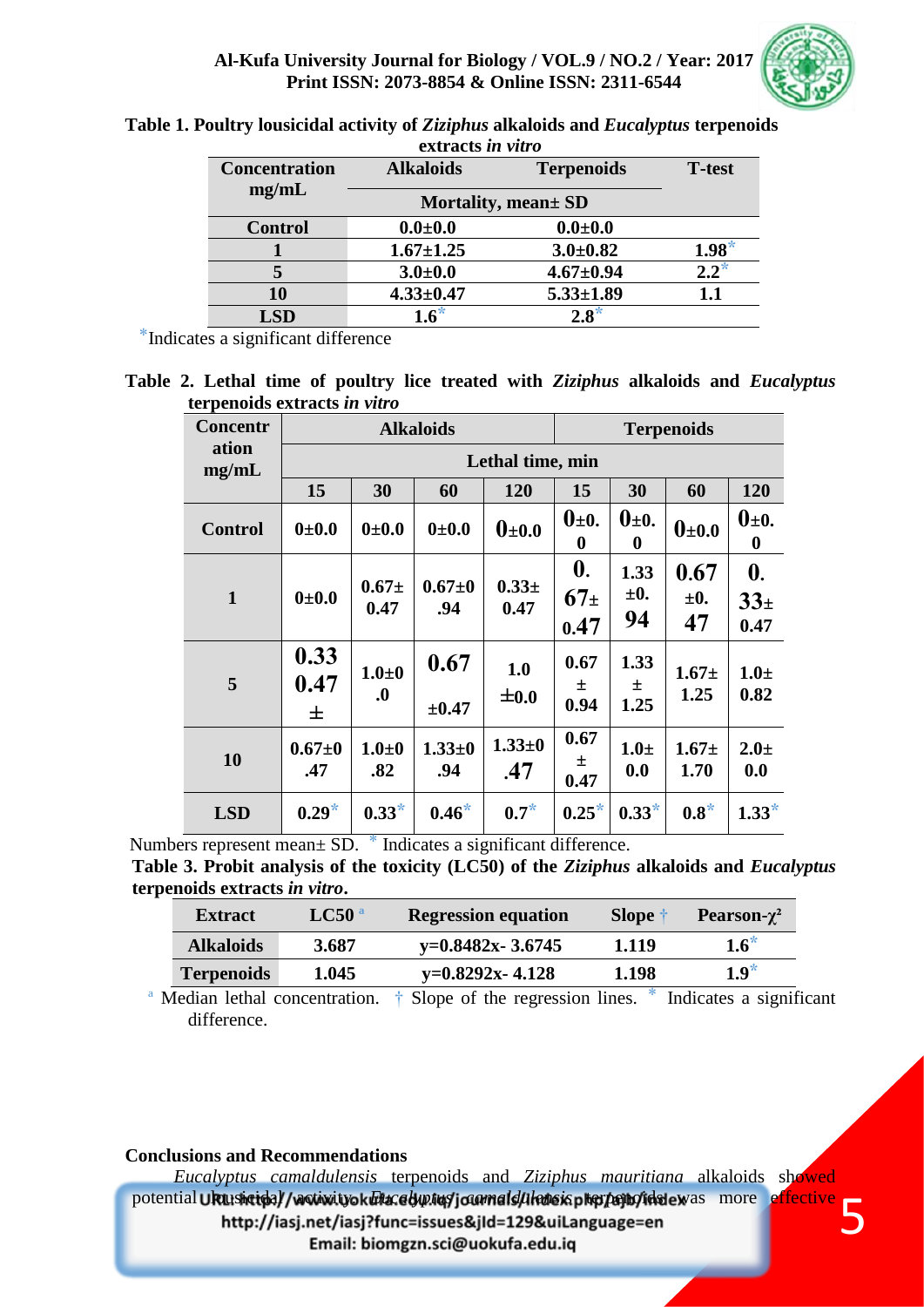

6

lousicide, since its LC50 was less. The mortality of lice was observed within relatively period of time; these data suggested them to be promising bio-control candidates against poultry lice. Further *in vivo* studies are needed to confirm these findings.

### **References**

- [1] Brigid, M.; Joan, S.; Ralph, A. E. & Alec, C. G. (2015). Common lice and mites of poultry: Identification and Treatment. ANR Publication , University of California., p: 1-7.
- [2] Bowman, D. D. (2009). Georgi´s Parasitology for Veterinarians. 9th edition. Saunders Elsevier, USA.
- [3] Smith, V. S. (2004). Lousy phylogenies phthiraptera systematic & antiquity of lice. Entomologiische Abhandlungen. 61(2): 150-151.
- [4] Saif, Y. M.; Barnes, H. J.; Glisson, J. R.; Fadly, A. Dougald, L. R. & Swagne, D. E. (2003). Diseases of poultry, 11th edition. Iowa State Press Black Well Publishing Co.
- [5] Sychra, O.; Harmat, P. & Litera´k, K. (2008). Chewing lice (Phthiraptera) on chickens (*Gallus gallus*) from small backyard klocks in the eastern part of the Czech Republic. Vet. Parasitol., 152: 344-348.
- [6] Mullen, G. R. & Durden, L. (2002). Medical and veterinary entomology. Academic Press, London.
- [7] Wolf, M. S. (2010). Air force entomology efforts during operation pacific angel: Philippines, 2010. Proceedings of the Department of Defense (DoD) Symposium, DoD entomology: global, diverse, and improving public health. Entomological Society of America. San Diego: p47-51.
- [8] Amin, K. A. & Al-Iraqi, R. (2007). Survey and diagnosis of local lice of chickens in Arbil governorate. Iraqi Journal of Veterinary Sciences. 21(1): 13-21.
- [9] Prelezov, P. N.; Groseva, N. & Goundasheva, D. (2006). Pathomorphological changes in the tissues of chickens experimentally infested with biting lice (Insecta: Phthiraptera). Vet. Arhiv. 76(3): 207-215.
- [10] Abdel-Ghaffar, F.; Al-Quraishy, S.; Al-Rasheid, K. & Mehlhorn, H. (2012). Efficacy of a single treatment of head lice with a neem seed extract: an *in vivo* and *in vitro* study on nits and motile stages. Parasitol. Res., 110: 277-280.
- [11] Isman, M. (2000). Plant essential oils for pests and diseases management. Crop Prot., 19: 603-608.
- [12] Batish, D. R.; Singh, H.; Kohli, R. K. & Kaur, S. (2008). *Eucalyptus* essential oil as a natural pesticide. Forest Ecology & Management., 256: 2166-2174.
- [13] Lucía, A.; Gonzalez, p.; Seccacini, E.; Licastro, S.; Zerba, E. & Masuh, H. (2007). Larvicidal effect of *Eucalyptus grandis* essential oil & turpinene and their major components on *Aedes aegypti*. J. Am. Mosq. Control Assoc., 23:299-303.
- [14] Papchristos, D. & Stamopoulos, D. (2002). Toxicity of vapour of three essential oils to the immature stages of *Acanthoscelides obtectus* (Coleoptera: Bruchidae). J Stored Prod Res., 38: 117-128.
- [15] Karthikeyan, A.; Shanthi, V. & Nagassthaya, A.(2009). Preliminary phytochemical and antibacterial screening of crude extract of the leaf of adhatodavasica. L. Int. J. Green Pharm. (3):78-80.
- [16] Campli, E.; Di Bartolomeo, S.; Pizzi, P.; Giulio, M.; Grande, R.; Nostro, A. & Cellini, L. (2012). Activity of tea tree oil and nerolidol alone or in combination against *Pediculus capitis* (head lice) and its eggs. Parasitol. Res., 111: 1985-1992.
- [17] Michel, A. (2002). Tree, shrub and liana of West Africa Zone. Margraf Publishers GMBH, Paris. pp 440.
- [18] Preeti & Tripathi, S. (2014). Ziziphus jujuba: a phytopharmacological review. International Journal of Research and Development in Pharmacy and Life Sciences.  $3(3)$ : 959-966.<br>URL: http://www.uokufa.edu.iq/journals/index.php/ajb/index

http://iasj.net/iasj?func=issues&jId=129&uiLanguage=en Email: biomgzn.sci@uokufa.edu.iq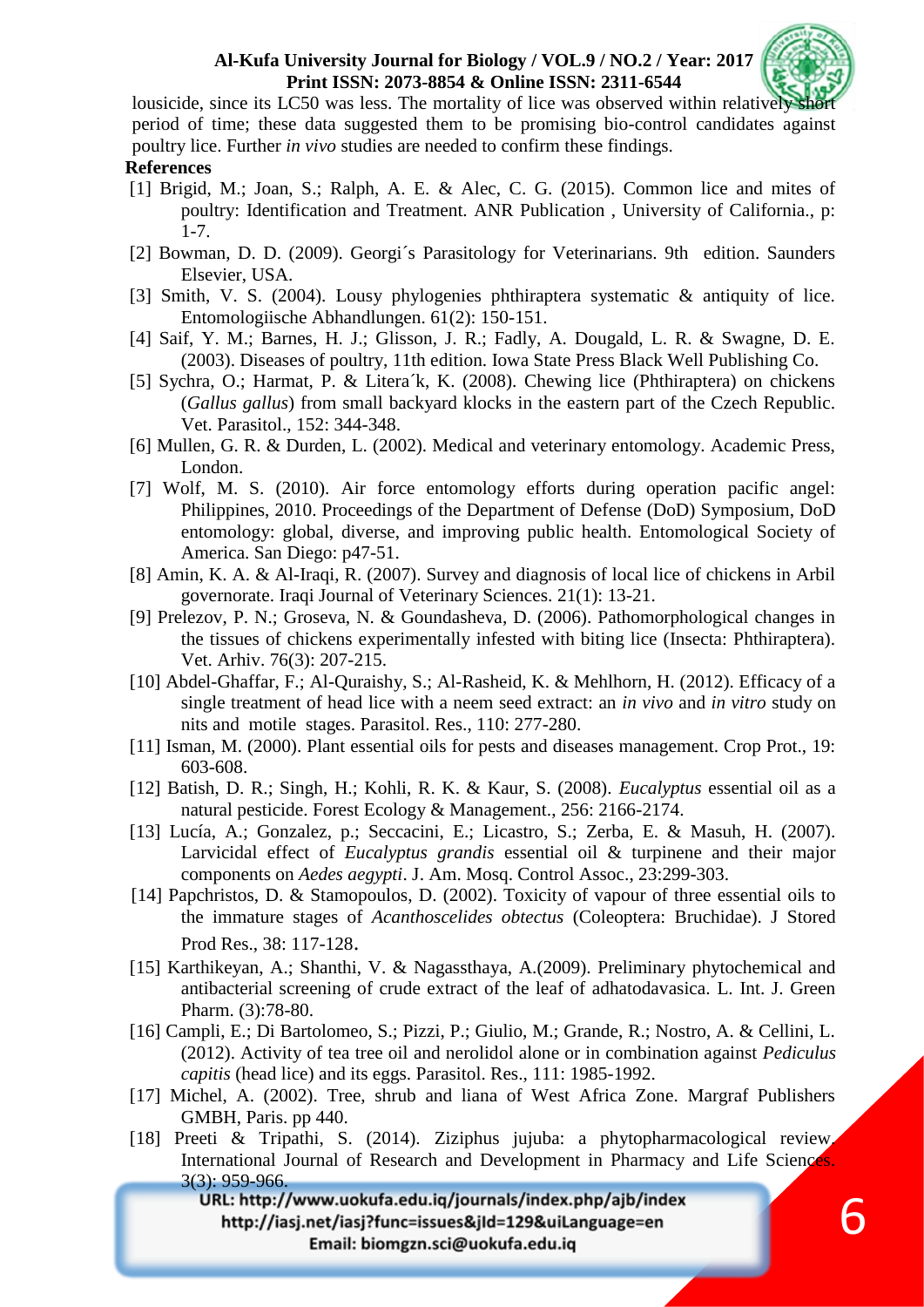

7

- [19] Parmar, P.; Bhatt, S.; Dhyani, S. & Jain, A.  $(2012)$ . Phytochemical studies secondary metabolites of *Ziziphus mauritiana* Lam. Leaves. Int J Curr Pharm Res, 4(3): 153-155.
- [20] Brooker, M. I. & Kleinig, D. A. (2006). Field guide to *Eucalyptus*. Vol. 1. South-eastern Australia, 3rd edition. Bloomings, Melbourne.
- [21] Zhiri, A. & Baudoux, D. (2005). Chemotyped essential oils and their synergies. Inspir development S.A. Luxembourg. 80 pp.
- [22] Borges, L. M.; Sousa, L. & Barbosa, C. S. (2011). Perspectives for the use of plant extracts to control the cattle tick Rhipicephalus (*Boophilus*) microplus. Rev. Bras. Parasitol. Vet. Jaboticabal. 20(2): 89-96.
- [23] Dubey, R. C. (2009). A textbook of Biotechnology. 2nd edition. S. Chand & Company LTD., 702pp.
- [24] Sartorelli, P.; Marquioreto, A.; Amaral-Baroli, A.; Lima, M.; & Moreno, P. (2007). Chemical composition and antimicrobial activity of the essential oils from two species of *Eucalyptus*. Phytotherapy Research, 21: 231-233.
- [25] Nasser, M.; Al-Ahmed, A.; Shobrak, M. & Aldryhim, Y. (2014). Identification key for chewing lice ( Phthiraptera: Amblycera, Ischnocera) infesting the Indian Peafowl (*Pavo cristatus*) with one new country record and new host record for Saudi Arabia. Turkish Journal of Zoology. 38:1-7.
- [26] Scharf, W. C. & Price, R. D. (1983). Review of the Amyrsidea in the subgenus Argimenopon (Mallophaga: Menoponidae). Ann Entomol Soc Am., 76:441-451.
- [27] Bienko, G. B. (1964). Keys to the insects of the European USSR: Apterygota, Palaeoptera, Hemimetabola. Jerusalem: Israel Program for Scientific Translations.
- [28] Clay, T. (1940). Genera and species of *Mallophaga* occurring on Gallinaceous hosts. Part II. Goniodes. Proc Zool Soc Lond (Series B). 110:1-120.
- [29] Harborne, J. B. (1988). Phytochemical methods. A guide to modern techniques of plants analysis. 3rd edition. London, New York, Chapman and Hall: 288pp.
- [30] Al-Samraa'i, K. W. (1983). Alkaloids distribution and their taxonomic importance in some wild species of Solanaceae in Iraq. M.Sc. thesis. College Science, University of Baghdad., 157pp.
- [31] Harborne J. B. (1970). Phytochemical Phylogeny. New York., 413 pp.
- [32] Kosalge, S. B.; Fursule, R. A. & Patel, R. C. (2009). Investigation of licicidal activity of some plants from Satpuda Hills. Int J Pharm Technol Res., 1(3): 564-567.
- [33] Heukelbach, J.; Pilger, D.; Oliveira, F. A.; Khakban, A.; Ariza, L. & Feldmeier, H. (2008). A highly efficacious pediculicide based on dimeticone: randomized observer blinded comparative trial. BMC Infectious Diseases, 8(1): 115.
- [34] Yones, D.; Bakir, H. & Bayoumi, S. (2016). Chemical composition and efficacy of some selected plant oils against Pediculus humanus capitis in vitro. Parasitol. Res.,115(8): 3209-3218.
- [35] Toloza, A.; Lucía, A.; Zerba, E.; Masuh, H. & Picollo, M. (2010). Eucalyptus essential oils toxicity against permethrin-resistant *Pediculus humanus capitis* (Phthiraptera: Pediculidae). Parasitol. Res., 106: 409-414.
- [36] Yang, Y.; Choi, H.; Choi, W.; Clark, J. & Ahn, Y. (2004). Ovicidal and adulticidal activity of *Eucalyptus globulus* leaf oil terpenoids against *Pediculus humanus capitis* (Anoplura: Pediculidae). J. Agric. Food Chem., 52(9):2507-2511.
- [37] Oates, C.; Ku¨lheim, C.; Myburg, A. A.; Slippers, B. & Naidoo, S. (2015). The Transcriptome and Terpene Profile of *Eucalyptus grandis* Reveals Mechanisms of Defense Against the Insect Pest Leptocybe invasa. Plant Cell Physiol. 0(0): 1-11.
- [38] Kant, M. R.; Bleeker, P.; Van, M.; Schuurink, R. C. & Harring, M. A. (2009). Plant volatiles in defence. Adv. Bot. Res., 51: 613-666.

URL: http://www.uokufa.edu.iq/journals/index.php/ajb/index http://iasj.net/iasj?func=issues&jId=129&uiLanguage=en Email: biomgzn.sci@uokufa.edu.iq